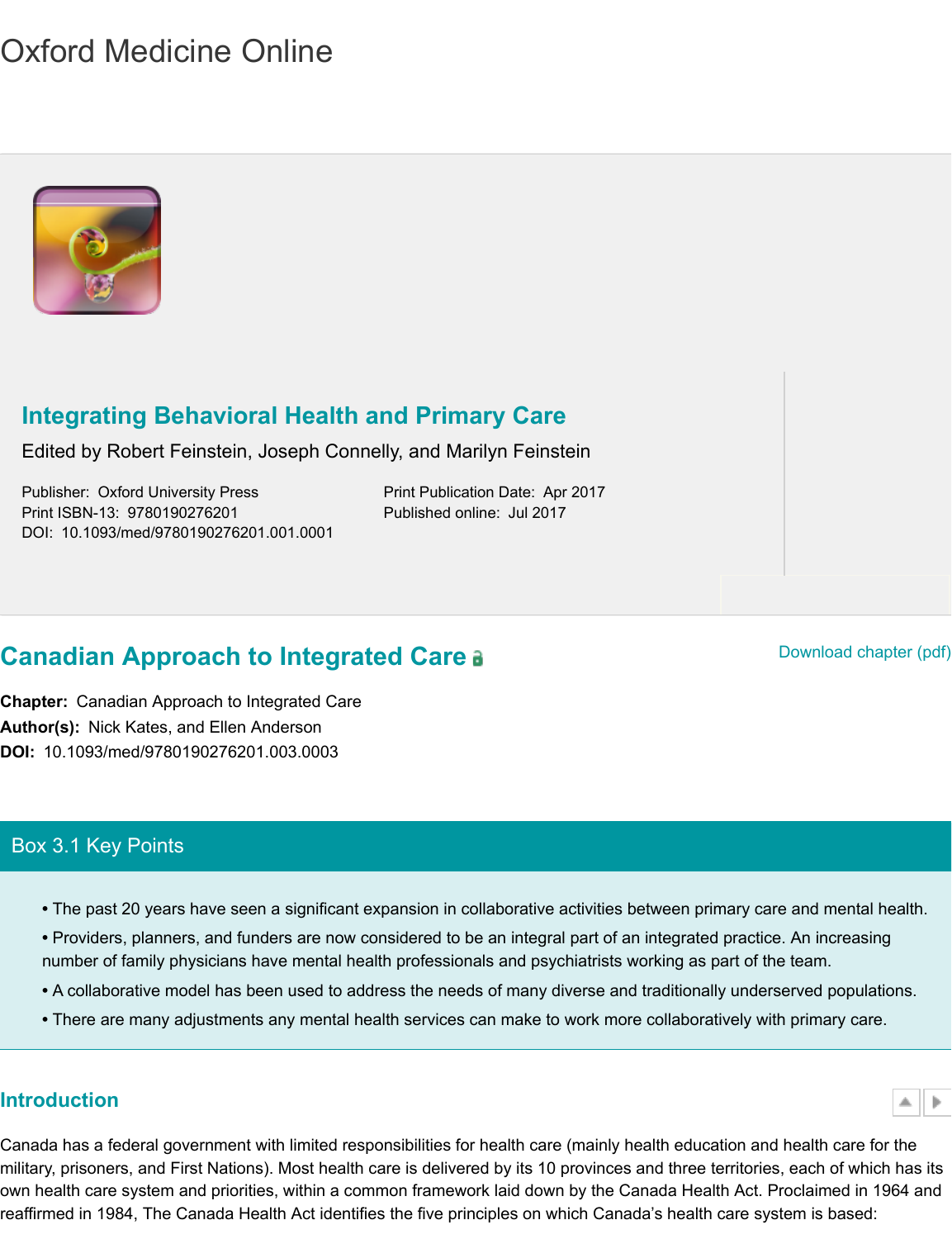For almost 20 years, mental health and primary care services and providers have been rethinking their rela work together, and the roles each can play in a better-integrated and coordinated system. The goals are to care, maintain quality, and ensure that individuals reach the services they need when they need them.

In 1997, the Canadian Psychiatri[c](#page-13-0) Association (CPA) and the College of Family Physicians of Canada (CFF position paper to promote collaboration between the two sectors.<sup>2</sup> This position paper made the case that  $\mathfrak p$ physicians need to improve collaboration and outlined principles to guide integrated care (or shared care as named). This paper also highlighted examples of ways to improve collaboration, emphasized the importand practitioners in these models, and outlined the benefits of collaboration for underserved communities and p organizations then set up a conjoint national working group to oversee the implementation of the ideas in th working group continues to meet regularly to promote system change with the ongoing support of the CPA

In the 19 years since that first report, psychiatrists and other mental health providers have routinely collabo colleagues. Provincial Ministries of Health Primary Care and Mental Health planners are working together, funding integrated projects, either as single entities or as part of a more comprehensive provincial strategy. include the Centres de Santé et de Services Sociaux in Quebec, [F](#page-13-1)amily Health Teams in Ontario (FHTs), P in Alberta, and the Practice Support Program in British Columbia. These programs have all demonstrated in access to services, reduced waiting times, and high levels of patient satisfaction with the services provided

A major boost for multiple collaborative care projects was provided by two Federal Primary Care Innovation beginning of the 21st century. One of these projects was the Canadian Collaborative Mental Health Initiativ brought together 12 national organizations representing providers, consumers, and family members. By 20 laid down a conceptual framework for collaborative care, completed a comprehensive review of the existing developed web-based toolkits to guide the implementation of Collaborative Mental Health Care (CMHC) in for specific populations. This period also saw an expansion of collaborative partnerships, bringing together health professionals, including nurses, psychologists, social workers, pharmacists, and occupational therap these partnerships also included consumers and families, which was an important step in the greater acceptabil across the health care system.

Other changes have supported the growth of collaborative care:

**1.** Provinces have introduced changes in their billing tariffs to support telephone consultations between family physicians.

**2.** The Canadian Medical Protective Association (professional insurance organization) has acknowledge discussions (corridor or curbside consultations) should be encouraged, as long as accepted standards o discipline are followed.

**3.** In 2010, the Royal College of Physicians and Surgeons of Canada made training in collaborative care requirement for all psychiatry residents, while the College of Family Physicians of Canada has introduce (Comprehensive education, Continuity of education, and Centered in family medicine) curriculum that e integration of mental health care as a core practice into every family physician's practice.

**4.** In 2014, the Canadian Medical Association, in partnership with the Canadian Psychiatric Association College of Family Physicians, and the Mental Health Commission of Canada, produced a paper using tl framework to outline mental health core competencies that all physicians, in all specialties, should acqu training.<sup>3</sup>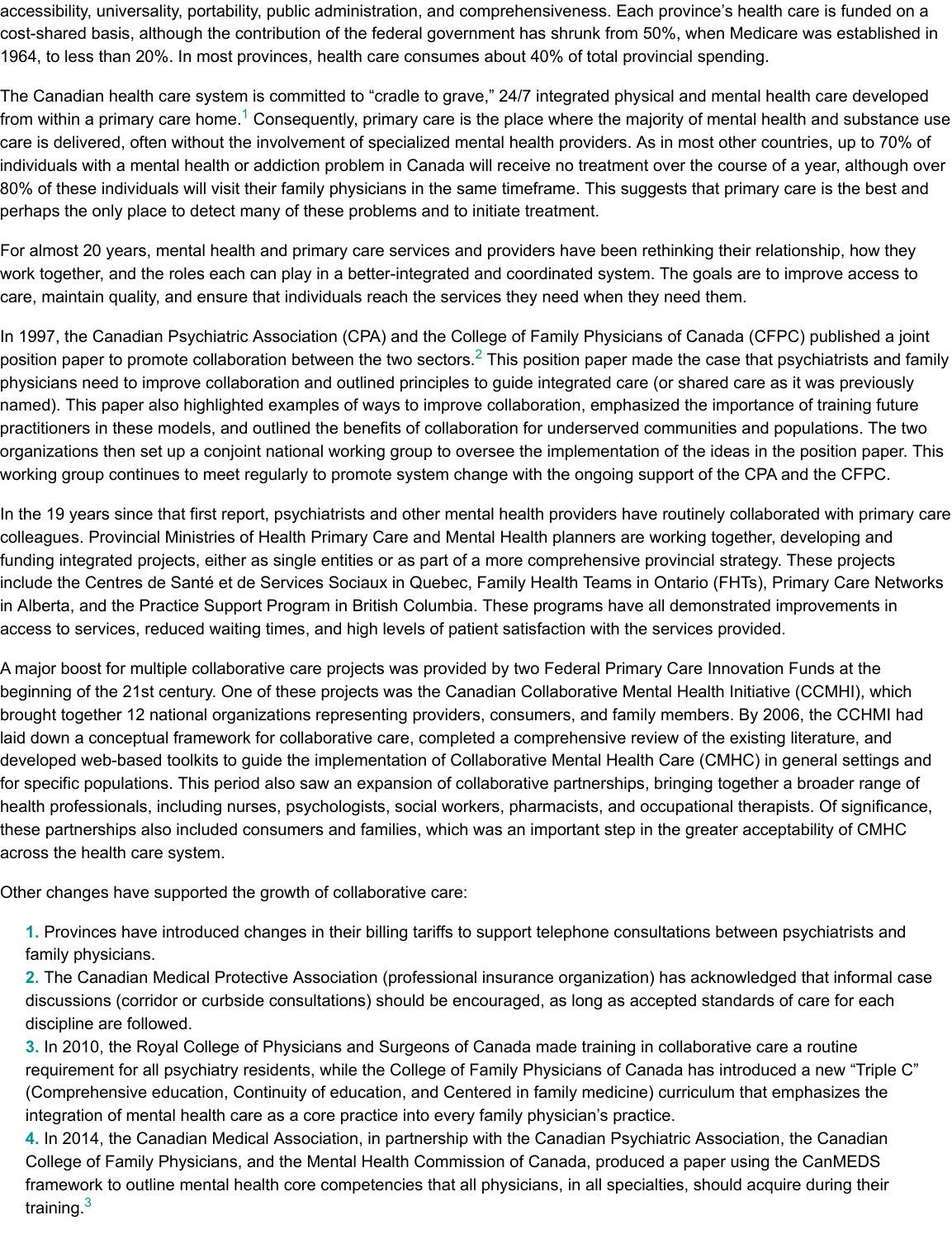#### **Canadian Approach to Collaborative Care**

For a summary and overview of the Canadian framework for collaborative care see Table 3.1.

#### Table 3.1. The Canadian Framework for Collaborative Care

- **1.** A shared definition of collaborative care.
- **2.** Common principles to guide any collaborative project.
- **3.** A shared vision of the potential roles of primary care and mental health services within an integrate
- <span id="page-2-1"></span> **4.** Four kinds of activity that will improve collaborative practice:
	- **i.** [Activities and strategies that any mental health service can implement](http://oxfordmedicine.com/view/10.1093/med/9780190276201.001.0001/med-9780190276201-chapter-3#)
	- **ii.** Approaches that will increase the skills and capacity of primary care and prim[ary c](#page-2-0)are providers
	- **iii.** The integration of mental health services within primary care settings
	- **iv.** Visits to mental health services by primary care providers
- <span id="page-2-0"></span>**5.** Agreement on the need for broader system changes to support integration

Kates N, Mazowita G, Lemire F, et al. The evolution of collaborative mental health care in Canada: A shai future. Joint position paper of the Canadian Psychiatric Association and the College of Family Physicians Psychiatry 2011;56(5):11–110.

 EN.pdf. Accessed May 15, 2016. http://www.cfpc.ca/uploadedFiles/Directories/Committees\_List/Collaborative%20mental%20health%20ca

#### **A Definition of Collaborative Mental Health Care**

The 2011 position paper<sup>4</sup> proposed the following widely accepted definition for collaborative mental health  $\epsilon$ partnership between two or more stakeholders (including patients and families) characterized by common g recognition and respect for strengths and differences; shared and effective decision making; clear and regu help ensure that all patients reach the right service, from the right provider, in the right location, at the right

#### **[Guiding Principles of Collaborative Mental Health Care Initiatives](http://www.cfpc.ca/uploadedFiles/Directories/Committees_List/Collaborative%20mental%20health%20care-2011-49-web-FIN-EN.pdf)**

Whatever the setting or focus, successful projects invariably share a number of features. In order for an init needs to be based upon principles which guide effective collaborative partnerships, rather than transplantir from the outside. Among the key principles, the relationship between individual providers requires mutual re recognition of each othe[r'](#page-13-2)s strengths and limitations, and the need for ongoing personal contact between pi different settings. Coordination between services should be centered on the needs of patients and their fan communication between providers, a willingness on the part of all partners to make adjustments, sharing th care, an agreement between services on the goals of the initiative, and ensuring that models of care respoi demands. $4$ 

# A Shared Vision of the Roles of Primary Care and Mental Health Services in an Integrated Sy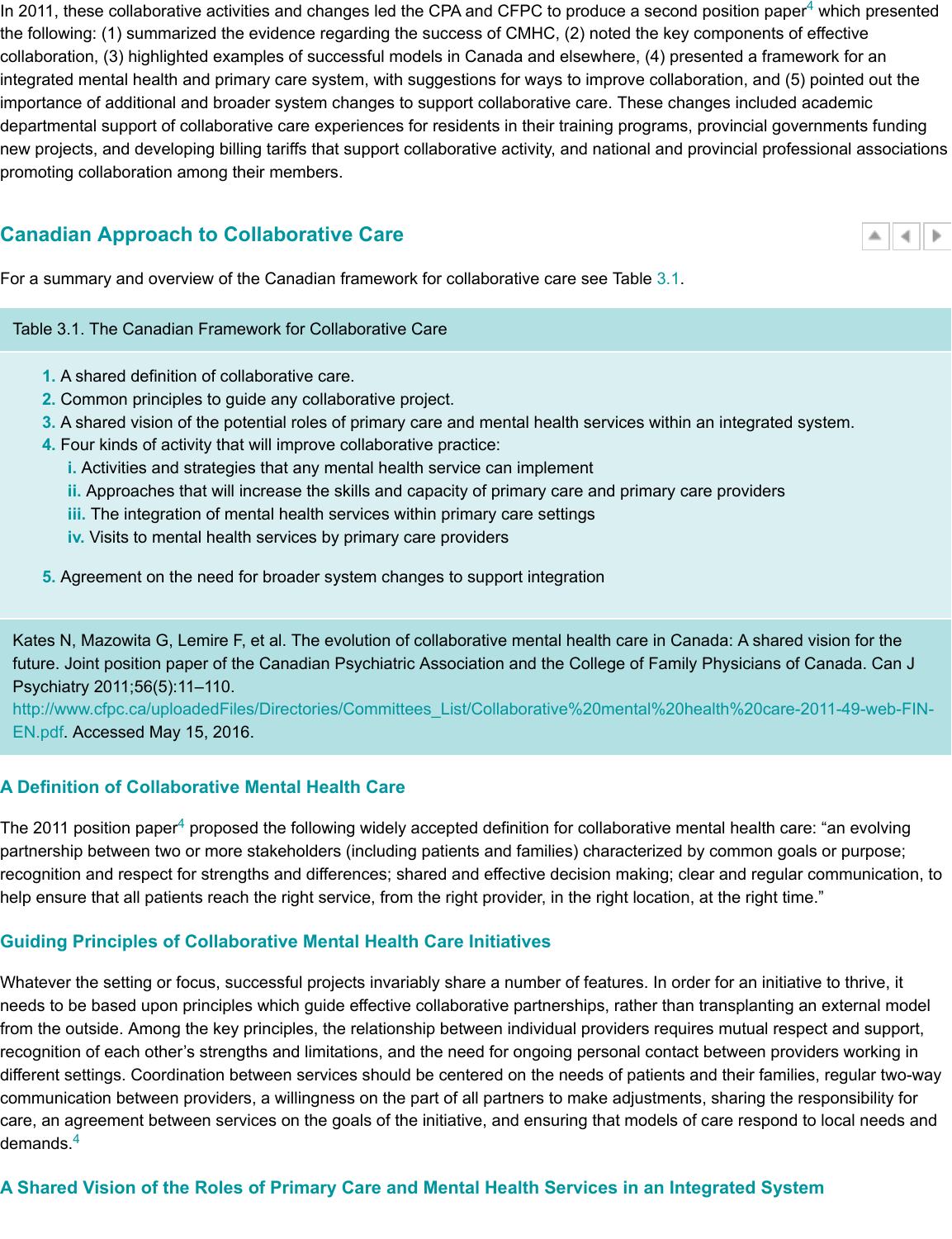and reassessment for acute problems, even when there are delays in accessing long-term psychiatric care health services need to provide targeted individual and programmatic care for selected individuals or group cannot be managed in primary care. This targeted care is essential for patients requiring substance abuse or more specialized mental health treatment. In addition, mental health providers need to provide ongoing s primary care providers in person, by telephone, via tele-behavioral health, or by using web-based applications. health services need to provide advice and consultation for population health, community management, an resource development.

### **Activities and Strategies to Improve Collaboration with Primary Care Colleagues**

Mental health and primary care providers can develop strategies that improve communication, working rela consultation, and coordinate care which can easily be introduced at little or no cost.

# Improving Communication Between Providers

The foundation of all collaborative partnerships is effective communication between providers who know, und each other. Providers should know each other personally and understand the abilities and limitation of each simplify intake procedures and inclusion or exclusion criteria for referrals. They can develop protocols for c each other, when a patient is admitted to a service or develop a process for initiating and managing medications treatments. Primary care and mental health providers can jointly plan for discharge and decide on appropri needed services.

Mental health professionals need to rapidly transmit concise, clear, and practical reports for a family physic might include information about prescribed medications, changes in treatment, or specific guidance on use resources. Patients and/or their family members need to understand and retain a summary of their care pla communication with the entire system of care. Mental health providers need to follow up with the family phy month after discharge to determine whether mental health connections have been made and how the care

# Mental Health Consultation with Primary Care

While traditional face-to-face consultation with a patient remains a central activity for a mental health provic can also access helpful advice about their patients. through telephone consultations<sup>5</sup>, e-mail communicatio health consultations, or communication via an electronic medical record.

To improve access to mental health care, when mental health appointment wait times are longer than 3 mo providers can set up a rapid consultation service which offers a quick consultation and initial treatment/mar family physician. The patient can remain on the mental health waiting list for ongoing care, as required. Sud may involve two mental health visits: (1) a visit with a nurse or social worker, conducting an initial assessm focused visit with a psychiatrist. Following the second visit, a report can be sent to the family physician, out and management strategies which also should include a clear interim treatment plan. The mental health tea provide telephone or consultation advice/support to the family physician until the patient can gain full acces mental health or addiction services, or until the problem has resolved. Collaborative [c](#page-13-3)are may also include family physician, mental health professional, and patient or family member about active management of syi is on a waiting list. "What to do while waiting" can be integral to improving a patient's well-being and long-te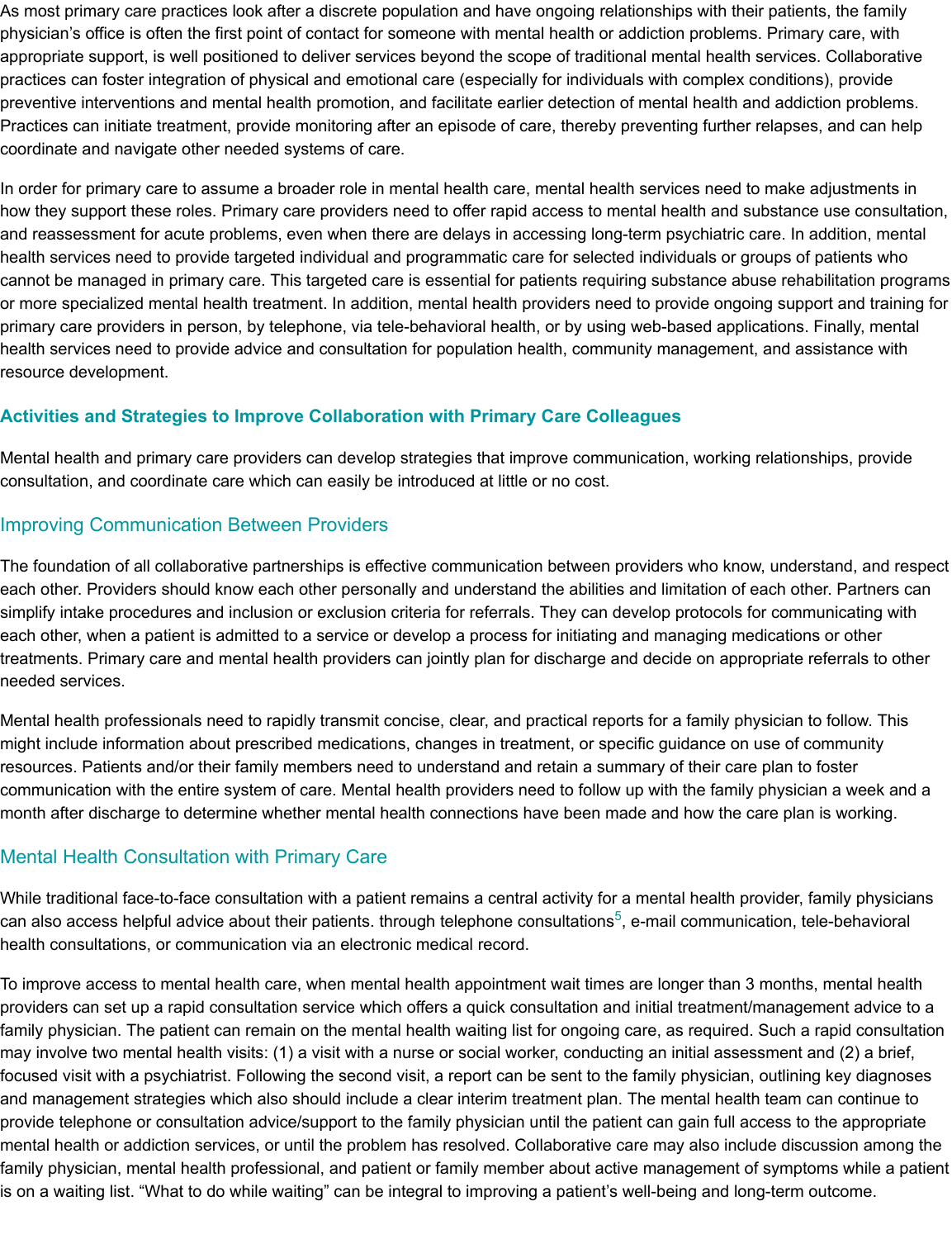to the patient, and (4) the creation of a discharge planning checklist with specific steps routinely followed by service. Review Table 3.2 for an example of an inpatient discharge plan.

#### Table 3.2. Inpatient Discharge Care Plan

- Contact the family physician at admission to discuss possible follow-up plans.
- Contact the family physician when a firm discharge date is envisaged.
- Discuss the follow-up plan with the family physician and determine which roles the family physician
- Develop a written plan for post-discharge care, including medications.
- Give a copy of [the](#page-4-0) plan to the patient.
- <span id="page-4-0"></span>• Fax, email, or send through an electronic medical record a copy of the care plan to the family physic the patient's discharge.
- Prepare a succinct and relevant discharge summary immediately after discharge, and get it to the fa soon as possible.
- Call the patient a week after discharge to ensure the plan is understood and is being implemented.
- Call the family physician a month after discharge to ensure the plan is being implemented.

A mental health provider may call patients at 1, 3, 6, and 12 months after completion of an episode of care doing. Cases should be kept open so that a patient who is experiencing problems can be quickly reassesse deterioration. If, on the other hand, the patient is doing well and the plan is working, the case can be closed provider can also arrange the last appointment, before a mental health discharge from the office of the fam that everyone knows the plan and his or her responsibility for ongoing care.

# **Building the Capacity and Capability of Primary Care Providers to Manage the Mental Health Patients**

Initiatives in the primary care setting can be geared towards increasing the skills and comfort of family phys primary care providers in recognizing and managing mental health and substance abuse problems, thereby number of patients being seen, and the range of services being delivered. Teaching about mental health ar accomplished by formalized continuing medical education (CME) workshops, presentations, or conference: effective when it is brief, practical, and taught interactively using a case-based or problem-focused approac can be chosen by family physicians and should be relevant to the immediate realities of primary care. Pres family physicians and specialists who also offer a follow up session one month later.<sup>7</sup>

Mental health specialists visiting the primary care setting expand the opportunities for learning and build on In-office consultations (around active and current cases) that are brief, focused, and immediately helpful are specific training program for a group of primary care providers or other members of the collaborative team i treatment for a specific problem, assist with population management, or help with the development of group Group Interventions in Integrated Care Settings) and can cement effective collaboration and bring new skill practice.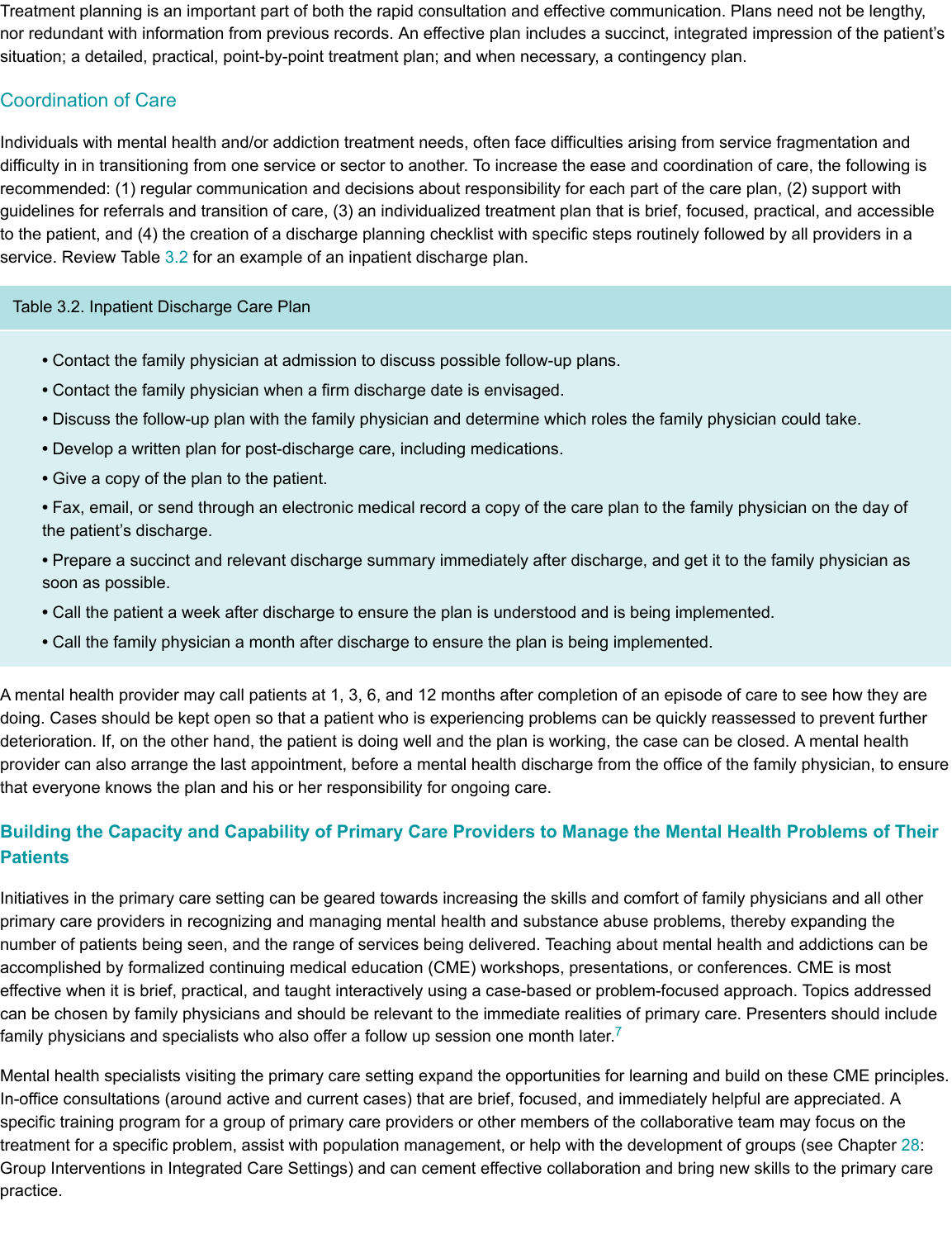designed to improve clinical skills, practice management, and to enhance delivery of mental health patient a series of modules that include screening and assessment tools and three supported self-management ap modules include: (1) Bounce Back, a program that combines DVDs and workbooks for individuals with dep anxiety, (2) an Antidepressant Skills Workbook, which teaches specific skills to improve overall well-being, a Behavioral In[te](#page-14-0)rpersonal Skills (CBIS) manual,<sup>9</sup> which forms the core of the AMH. CBIS provides an organi system for physicians. This system aids in patient assessment as well as development of treatment strateg self-management processes to empower patients to be active partners in their mental health treatment. The featured in the Canadian Medical Association's national e-learning anti-stigma course for physicians, in par Mental Health Commission of Canada.

Practice support (PSP) learning modules<sup>9</sup> are designed to teach the use of common screening scales, a di interview tool, a tool for organizing patient issues, a cognitive-behavioral skills program, and the use of a pa management workbook. These learning modules are typically taught in three half-day group-learning sessi communities throughout the province. Each group session is followed by an action period of approximately which PSP p[ar](#page-14-1)ticipants test what they have learned in their own practices. MOAs are specifically targeted t Mental Health First Aid training offered by the Canadian Mental Health Association to increase their confide patients they will see in their practices.<sup>10</sup>

During action periods, participants receive in-practice support to ensure they get as much benefit as possib sessions and have the guidance they need to incorporate newly acquired tools and processes into their eve workflow.

The Child and Youth Mental Health (CYMH)<sup>7,11</sup> module offers similar screening and assessment tools desig youth. Module training, tools, and resources encourage and support collaboration of the various practitione team who provide care for these young patients. Family physicians who complete the CYMH module trainir together with child and adolescent psychiatrists, pediatricians, child and youth mental health clinicians, and their local communities. To date, over [1,6](#page-14-2)00 family physicians have participated in the module. This model l Nova Scotia, and has also been introduced in a variety of other jurisdictions. Evaluation has shown significa the skills and confidence of primary care providers in managing these problems, with these improvements l a 12-month period.<sup>12</sup>

# **Common Models for Integrating Mental Health Services Within Primary Care Practice Setting Teams**

Different levels of integration of mental health services into primary care include the following:

- **1.** Co-location of mental health and primary care; contacts or case sharing is usually incidental rather th
- **2.** Mental health professionals visiting primary care to provide educational presentations, complex case review, or a one-off clinical consultation or visit.
- **3.** Mental healt[h p](#page-14-3)rofessionals coming to primary care for the final mental health discharge visit with a p physician is actively involved in the follow-up plans and the patient is clear about the roles of all the prov
- **4.** Regular visits by a mental health team as an outreach activity of a mental health service.
- **5.** Full integration of mental health providers as part of the primary care team.

For a description of levels of integrated care in the United States see Chapter 1: Conceptual Framework fo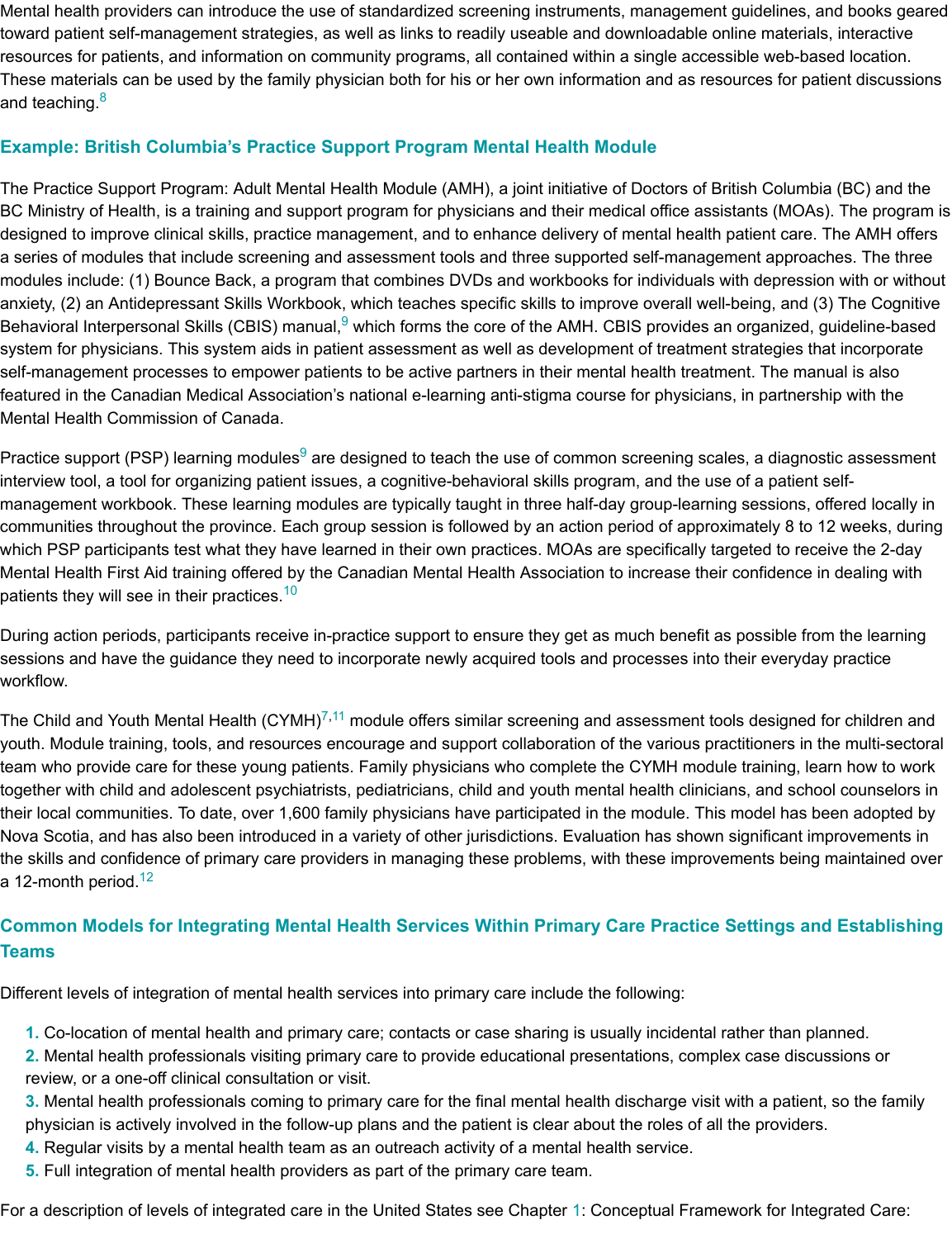Most Canadian programs follow one of three approaches:

**1.** Visits by mental health providers wo[rki](#page-14-4)[ng](#page-14-5) in a mental health program for a brief "one-off event," such consultation, an educational event, a case review, or for a patient's final primary care visit when a patier discharged from a mental health service.

**2.** A "shifted" outpatient clinic, in which mental health professionals (MHPs) either individually or as a tea care setting for a specific number of half-days, usually as part of an outreach program of a mental healt **3.** The full integration of MHPs as part of the primary care team, as in the Hamilton Family Health Team Program.

### **Evidence for the Benefits of Collaborative Care**

Convincing evidence has accrued from Canadian projects<sup>4</sup> and from the international literature<sup>12</sup> of the sho benefits of collaborative partnerships, measured by symptom and functional improvement of patients, redu increased workplace tenure, increased quality-adjusted life years, and increased compliance with medicatio have also been identified for youth, seniors, people with addiction problems, and indigenous populations.

There is also evidence that collaborative programs are cost-effective<sup>15</sup> and can lead to reductions in health more efficient use of medications, reduced use of other medical services (especially for people with chronic more efficient use of existing resources,<sup>14</sup> and a greater likelihood of a more rapid return to the workplace.

Collaborative care also improves the passage of individuals through the mental health system, by creating continuum of care, making flow betwe[en](#page-13-2) services easier, enabling the sharing or shifting of res[ou](#page-14-3)rces as ne mutual accountability, and strengthening linkages with other sectors.<sup>16,17</sup>

#### **Key Components of Effective Programs**

Collaborative programs include multiple link[ed](#page-14-6) components, combined with a redesign of existing processe components employ screening of patients with chronic medical conditions for depression or anxiety, enhane or access to educational resources, an[d/o](#page-14-5)r brief psychological therapies for those with a problem. Other ke on increasing the skills of primary care providers and changing the way care is delivered. Collaborative pro evidence-based guidelines for treatment, will monitor progress after treatment is started, treat a specific pro and often utilizes telephone follow-up or other forms of consultations. In addition, changing the methods of is usually required to support and get the most out of collaborative i[nte](#page-14-7)[rve](#page-14-8)ntions. Systemic changes may in systematic (proactive) follow-up of patients after treatment is initiated or completed, supporting patient selffeedback from patients and families regarding the effectiveness of interventions, and providing rapid acces Team-based care and clarity in the roles of different providers are also keys to better outcomes.

Whitebird et al<sup>18</sup> reviewed two programs: Improving Mood-Promoting Access to Collaborative Treatment (II Minnesota's Depression Improvement Across Minnesota, Offering a New Direction (DIAMOND) Program. T identified factors that led to effective collaboration.<sup>18</sup>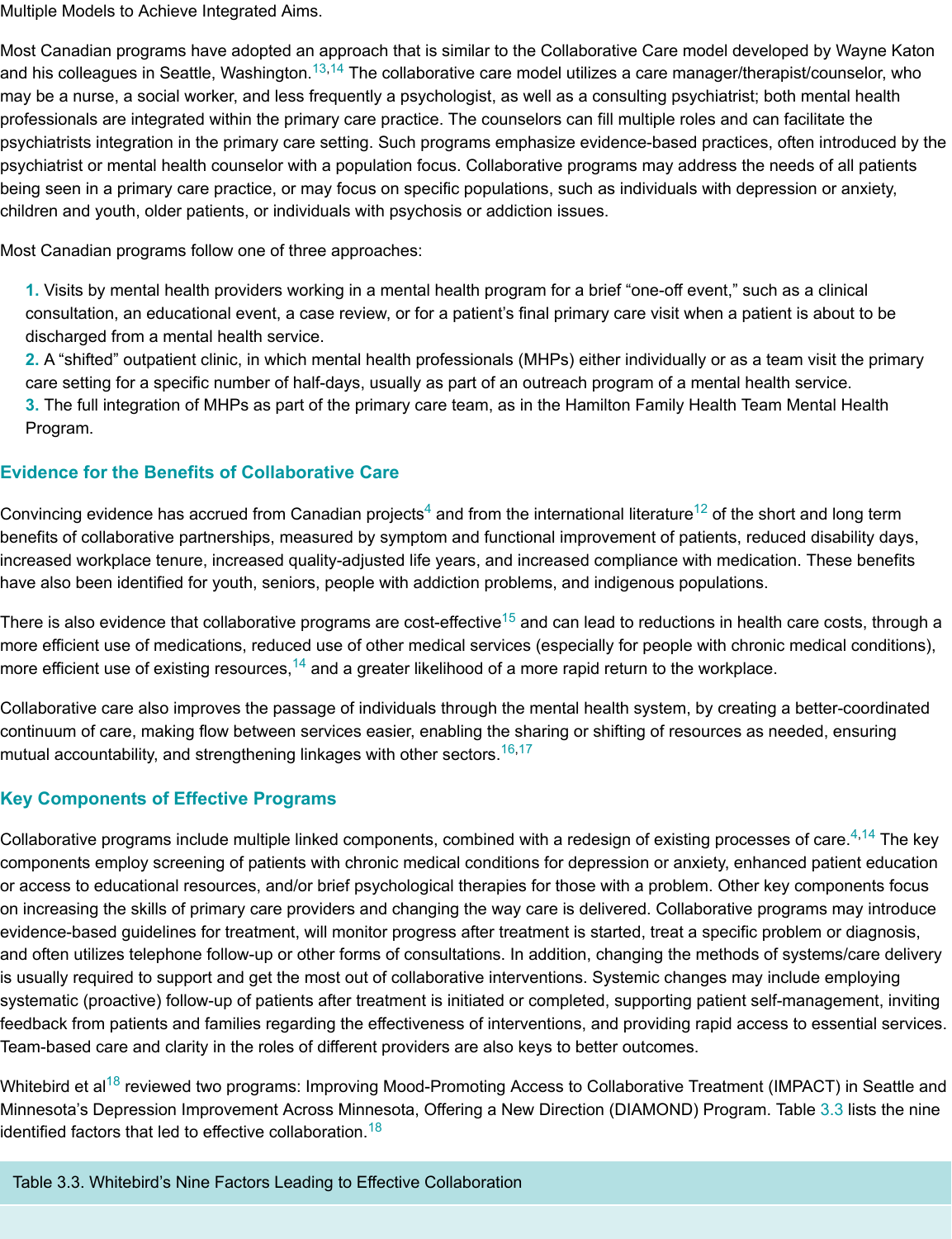- The care manager is onsite and is accessible and available, with adequate working space.
- Warm handoffs with referrals, case discussions, and reports conducted face to face.

Whitebird RR, Solberg LI, Jaeckels NA, et al. Effective implementation of collaborative care for depressio Am J Manag Care 2014;20(9):699–707.

# **Integrating Primary Care Providers Within Mental Health Services**

Individuals with severe and persistent mental illnesses have an increased risk of developing chronic conditions vascular disease, and respiratory problems. Patients often have more than just one medical problem. Many have trouble accessing timely primary care, which can contribute to the chronicity of these conditions and r expectancy. In some instances, this leads to the use of emergency departments for primary care services. may provide treatment for the physical as well as the psychiatric disorders, including prescribing, although  $\blacksquare$ not feel they possess the skills to safely manage medical problems.

With increasing frequency, a primary care provider may be added into a mental health service, sometimes i shared care" or "reversed integrated care." The provider can be a family physician or an advanced practice to assess the physical health problems of patients using a mental health service, initiate medical treatment, refer on to more specialized medical care, if required. The primary care physician (PCP) is usually present to 2 weeks, and can also be available by phone, between visits. In these settings, the PCPs need to bring t usual clinical skills in chronic and acute disease management. They also need additional expertise in planr motivational interviewing, trauma-informed care, supported self-management, and care planning.

# **The Hamilton Family Health Team Mental Health Program: Integrating Mental Health Services**

The Hamilton Family Health Team (HFHT) Mental Health Program,<sup>19</sup> established in 1994, became part of t Health Team in 2006. Family Health Teams are Ontario's model of transformed primary health care, empha round-the-clock care; prevention and health promotion; chronic disease management; and team-based car in the city of Hamilton, a community of 500,000 people in southern Ontario, serves approximately two-thirds the city. The HFHT is the largest in the province, and includes 170 family physicians, most of whom are in s person) practices. In total, there are 86 practices, each of which will have, in addition to the family physiciai health professionals, such as pharmacists or dietitians, as well as a counselor and a visiting psychiatrist.

The mental health counselor is usually a nurse or social worker, experienced in outpatient mental health, and people with severe and persistent mental illness. The counselor ratio is approximately one full-time equivale 7,000 patients or 1.5 days per family physician per week. In other [wo](#page-14-9)rds, solo physicians will have a couns two or three half-days a week; a four-physician practice will usually have one full-time counselor. For psych a day per month per family physician, which means a four-person practice will have a psychiatrist in the offi week. Counselors and psychiatrists are well integrated within the practice, participate in team meetings and will use the same electronic medical records as the rest of the primary care team.

Although most psychiatrists and counselors are used to seeing adults rather than children, in primary care the any age. In addition to the adult mental health program, the HFHT has also recruited three child and youth and a child psychiatrist, as well as three addiction specialists. Because of the size of the HFHT and the nur these problems, rather than delivering much direct care, these child and addiction teams have focused mor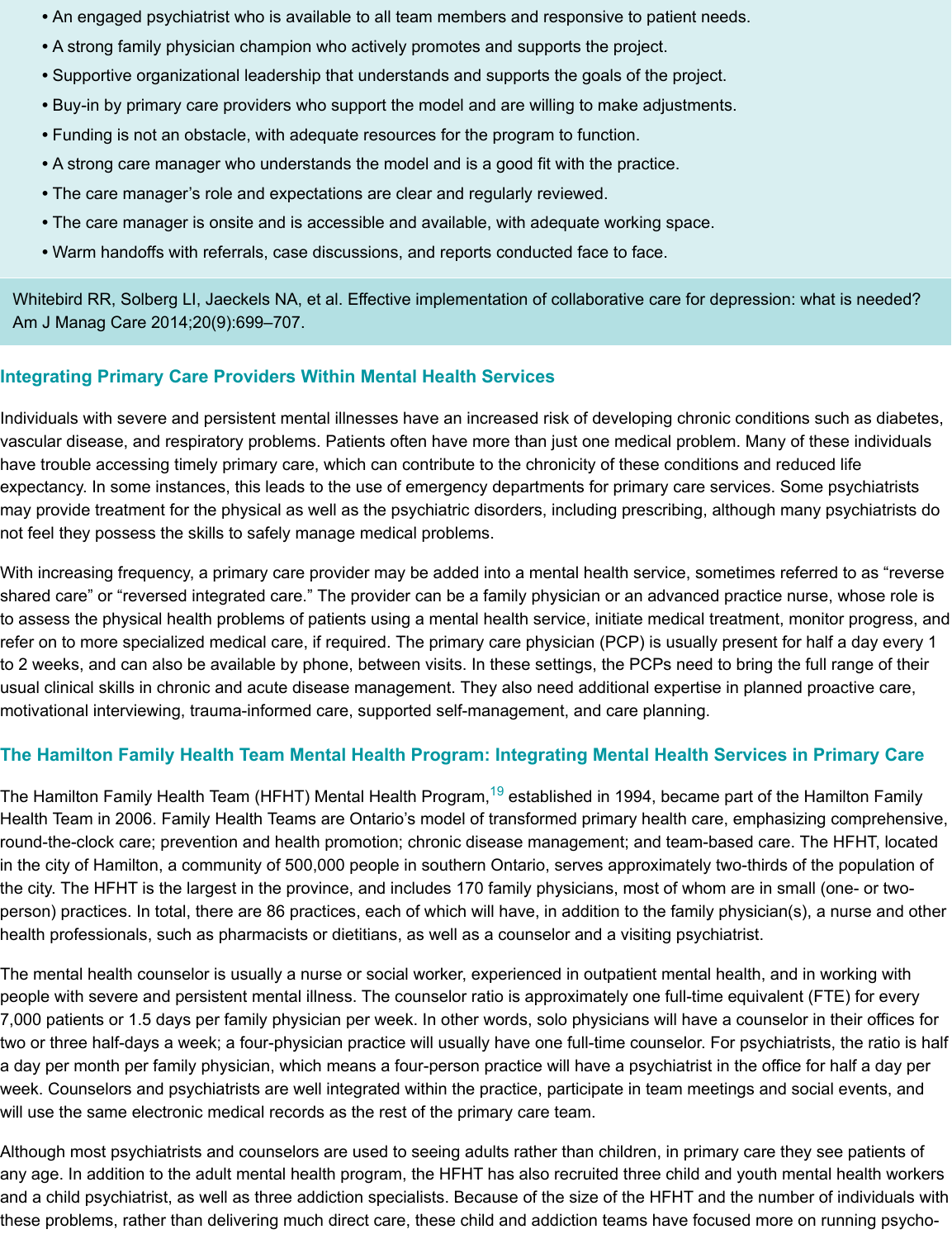- Conduct assessments (children, adolescents, adults, families).
- Deliver short-term therapies; average 6.5 visits (supportive, behavioral, social activation, solution-fo therapy, and cognitive-behavioral therapy) in a "shared care" model.
- Run groups (e.g., stress management for women, [self-](#page-8-0)esteem, depression education, marital couns
- <span id="page-8-0"></span>**•** For selected cases, serve as a case manager or care coordinator.
- Assist individuals and families in navigating the system and accessing community and other resourd
- Support family physicians through case discussion, providing information on resources, and providir shared care model.
- Establish and enhance links between primary care and mental health services.
- Treat or advise predominantly about depression; anxiety; situational problems; trauma; addictions; v family, or marital issues; finances or housing problems.
- Participate in other program activities as appropriate.

#### *Psychiatrists*

- Support the family physician and counselors.
- Provide psychiatric consultation.
- Where necessary, offer follow-up visits to complete an assessment or assist in the stabilization of ar patients are seen more than once, the average being 2.1 total visits).
- Be available to see individuals (and with their families, as needed) with enduring problems on an int basis.
- Provide addiction advice and management.
- Assist the family physician with medication management.
- Advise the team on best practices in the treatment and management of individuals (and with their fa with mental illness.
- Be available to discuss cases and provide advice on medication, management, or available resourc case-based, curbside consultations or "huddles").
- Offer more structured, case-based educational sessions for the primary care team.
- Back up the team by phone, email, or other forms of communication.
- Encourage a population health approach.

#### *Family Physicians*

- Continue to deliver integrated physical, mental health, and addiction care, including prescribing med
- Participate in brief mental health discussions and a daily "huddle."
- Available to discuss cases with the counselor and psychiatrist as needed.
- Offer agenda for mental health learning topics needed by the practice.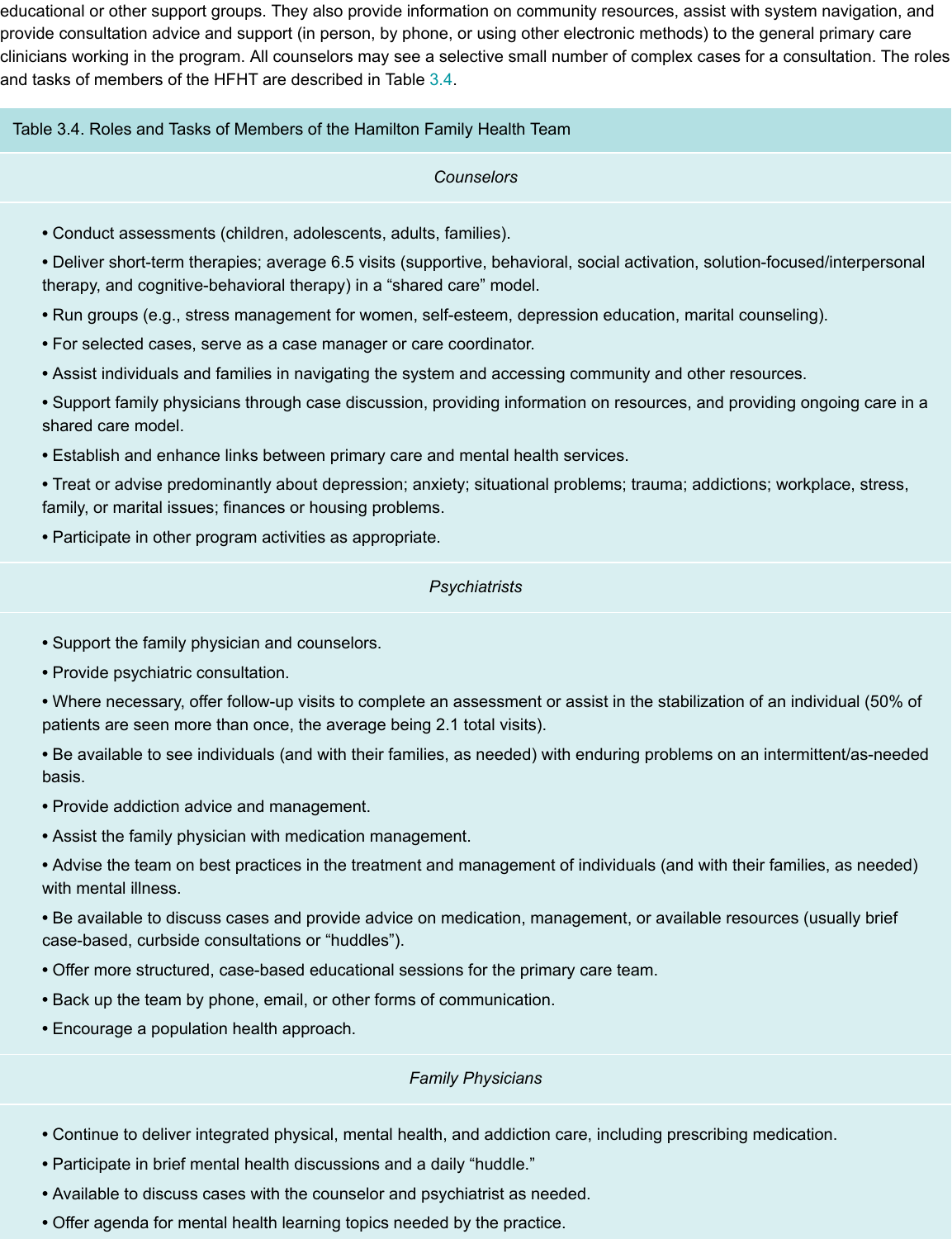for eating disorders and other mental health issues. **•** Dietitians: provide nutrition counseling for people with mental health problems/taking psychotropic medications, screen

#### *Central Management Team*

The Central Management Team consists of the program medical lead, manager, three administrative sup assists with program evaluation, and leads for specialized programs (child, addictions, group) who also v

- Program administration.
- Links with the Ontario Ministry of Health and Long-Term Care (the program's funder).
- Recruitment and preparation of counselors and psychiatrists.
- Evaluation of the counselors, including career development.
- Program evaluation.
- Helping to solve problems that arise in a practice.
- Building partnership with community organizations.
- Overseeing any additional research projects.
- Assisting practices with the logistics of housing the mental health team.
- Providing educational resources and information on community programs to the practices.

### Data from the Program's Evaluation

The Hamilton program has significantly improved access to mental health services.<sup>19</sup> Today, family physicia approximately 11 times as many individuals for a general mental health assessment as they did before the this improvement has been maintained over 20 years. The program has reduced both the number of menta admissions and the length of stay for patients in the caseload of physicians in the program. It has also dem and significant improvement in measures of both mood, using the Center for Epidemiological Studies Depre scale, and overall functioning, using the Short Form-8 (SF8). $^{21}$ 

The Hamilton Program patients have given the service high ratings. They appreciate the shorter wait times seen closer to home, feel less stigma, and that their physical and emotional care is better coordinated. The of satisfaction on the part of counselors, psychiatrists, and family physicians. Family physicians feel the pro their comfort and confidence in assessing and managing a broad range of mental [hea](#page-14-9)lth problems in their o has become a prototype for other family health teams in Ontario and elsewhere.

#### **Competencies for Mental Health Providers Working in Primary Care**

For successful collaboration, mental health personnel need t[o r](#page-14-11)emember they are "guests" in someone else be both respectful and flexible, and understand that in primary care, their working conditions and practice s mental health setting. They need to be open to learning about new ways to practice, and avoid assuming th adapt to incorporate them and their skills. They must also be willing to learn about the demands of primary possibilities and limitations in delivering comprehensive mental health care.

Building personal contacts is a key to successful partnerships; counselors and psychiatrists are more succe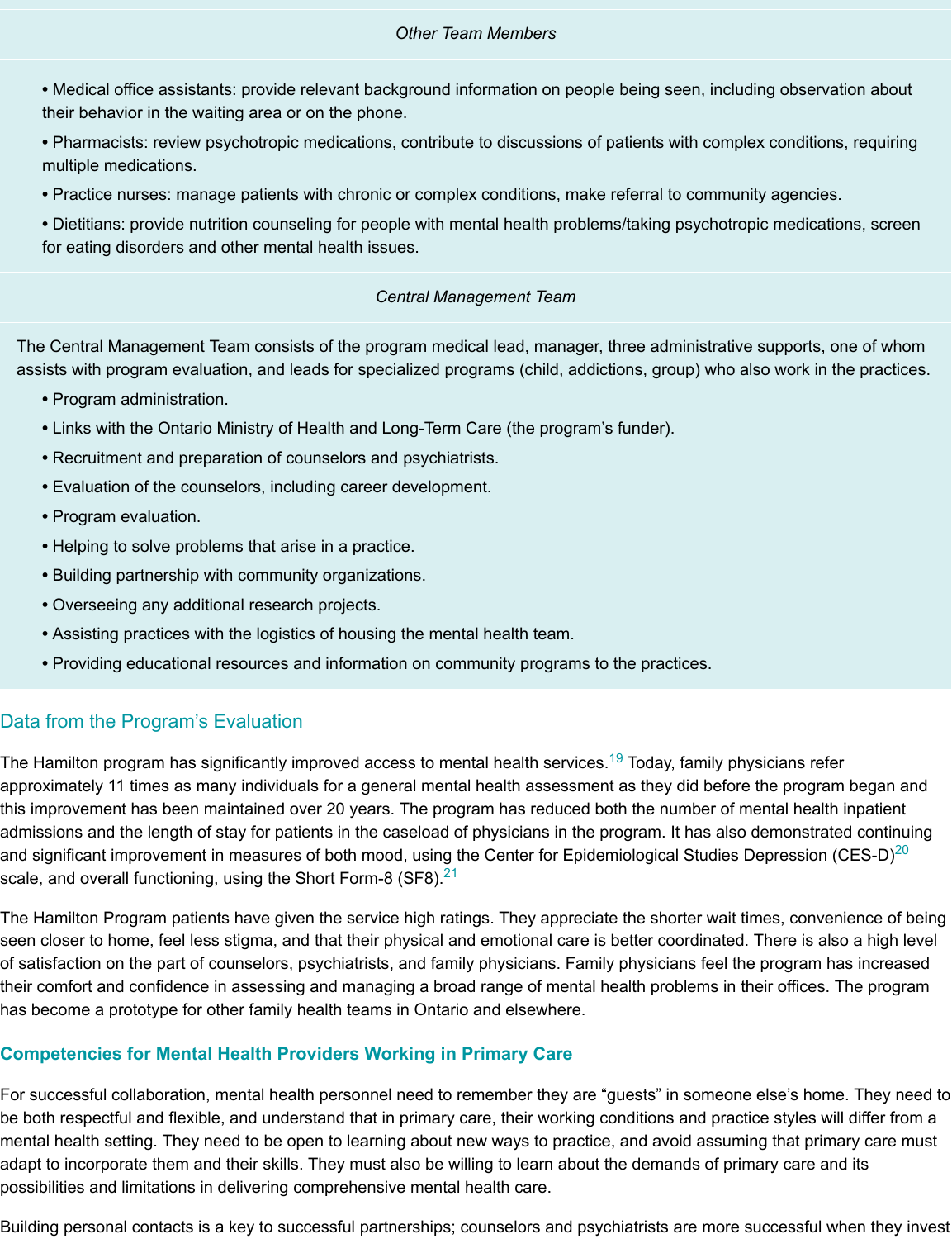physician, and provide education that is specific, focused, brief, and problem/case-based to fit with the timeframe of a family physician's day. Mental health providers need to write succinct notes without repeating known history, deve treatment plan, and suggest contingencies in case the plan does not work. The well developed collaborativ shared relationship between providers and team members that recognizes complementary knowledge, exp models.

The Hamilton Program meets all of Whitebird's [nin](#page-14-12)e criteria for a successful integrated program. The couns and well integrated within the team. Expectations are spelled out by the central program team, laying down framework and ensuring that the FHT leadership remains aware and supportive of the project's goals. Face case feedback, preferred by the family physicians foster physician buy-in and champions of the program.

### **Successes and Challenges**

### **Successes**

The Hamilton Program has been extremely successful in its primary goal, improving access to mental healt providing opportunities for earlier detection and intervention, as well as relapse prevention. It has also beer range of available services in primary care, both through the activities of the mental health team and throug confidence and skills of family physicians in managing mental health problems. Developing groups to meet of different populations has also expanded the range of available services in an effective and efficient manr

The program has also been successful in using case-based learning to increase the skills and competence physicians, through discussion about individual patients and through more formally organized CME worksh conferences geared to the demands of primary care. $^{23}$  Because the mental health practitioner is present in setting, new opportunities for learning open up, building on these three principles.

Any case being seen or discussed in consultation presents educational opportunities. While usually brief ar at hand, often the formulations, treatment decisions, and management strategies can be generalized to oth example, it is an educational opportunity for the family physician when the mental health provider gives rea particular antidepressant for a senior or explains differences in the ways that depression can present in add shared training can be reinforced through regular (usually monthly) meetings to discuss or review cases tha physicians caseload, or cases they are finding challenging.

The mental health team is also able [to](#page-15-0) provide links to readily useable online materials (e.g., a book with se for someone who is depressed) and can offer in-office educational presentations on a specific topic chosen team. As well as being case-based, these can also teach new skills, including brief therapies that can be us the introduction of standardized approaches, such as screening instruments, management guidelines, or in community programs. The program also makes sure these are accessible either through individual electror via a single accessible web-based location. Through the recommendations and advice of the psychiatrist a counselors, evidence-informed guidelines are introduced into primary care.

The Hamilton Program has also helped practices build linkages with the rest of the health care system, bet mental health within the local mental health and addiction system, and also in building partnerships with co local schools. In some cases, the primary care practice is visited by community agency staff, such as child community nurses. These linkages are often facilitated by the mental health counselors, who are able to as information and with system navigation.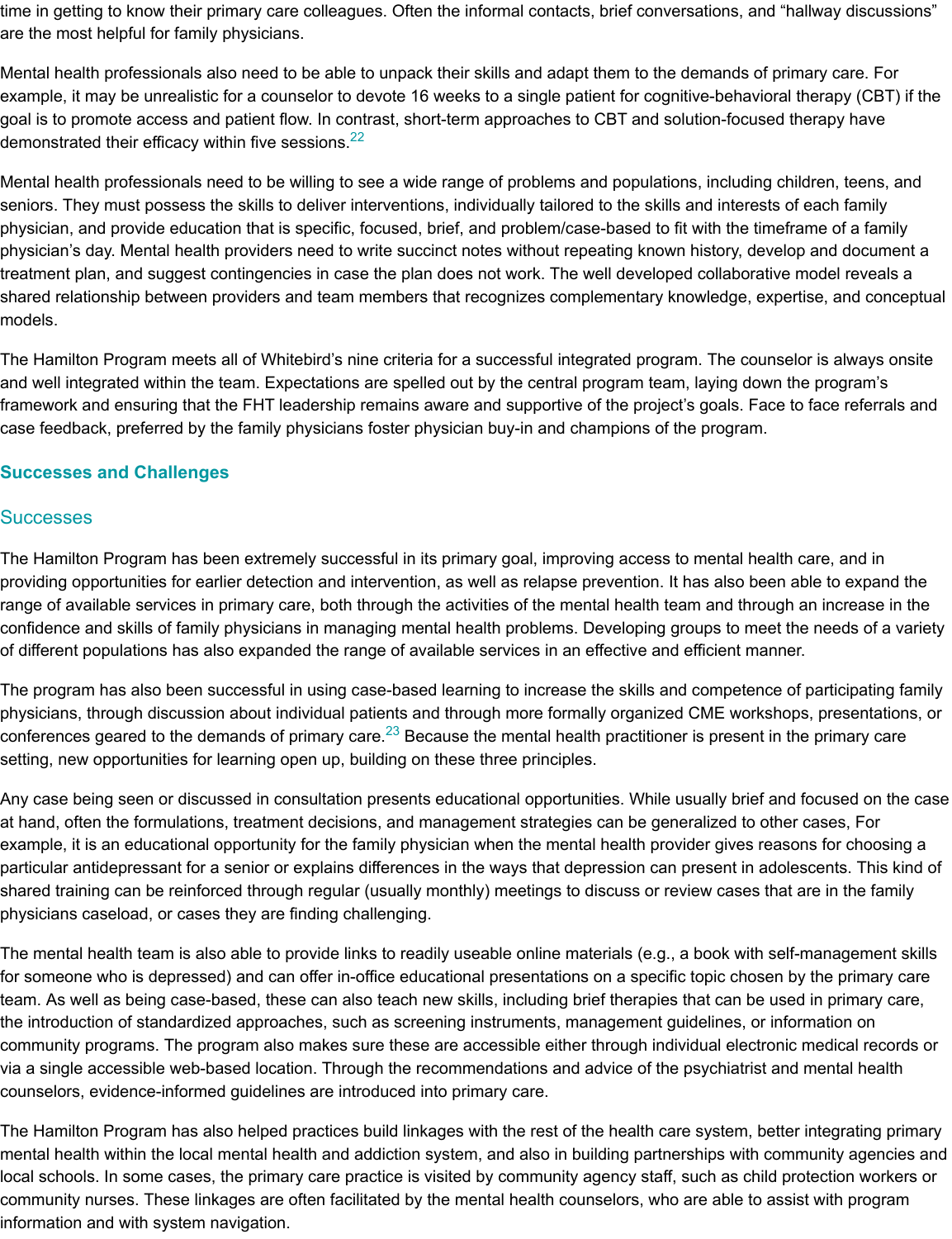Overall, the Hamilton Program has provided a model for other programs in Ontario, in Canada, and internationally, whose leaders have come to Hamilton to learn from the program's experience and see how it functions on a day-to-day basis. It has also provided an invaluable training experience for psychiatry residents and other learners who are interested in making this type of practice a part of their careers.

### **Challenges**

 The Hamilton Program has also faced some challenges. Many of these relate to its size and the logistics of supporting activities in over 80 unique clinical settings. Finding space for the counselors (along with other allied health professionals working in that practice) can also be difficult in smaller practices.

 As the program has expanded, recruitment of psychiatrists to meet the needs of all the practices, particularly with the large number of solo physician practices in the program, has been a challenge. Most psychiatrists work only part-time (one to three half-days a week) in the program, and while the total psychiatry complement required is only five FTEs, this often requires as many as 15 psychiatrists interested in working in the program.

 With such a large number of counselors involved in the program (close to 75, many of whom also work part-time), maintaining consistent standards of practice can also be a challenge. Consequently, it has not been easy to introduce standardized evidence-informed treatment approaches within all practices, or to introduce progress and outcomes measures used by every counselor.

 Shifting from an individually focused model to integrating population approaches with individual treatment, something many practices are slowly moving toward, is an additional challenge.

### **Implementing a Collaborative Project**

 Any collaborative project needs to be a joint endeavor from the outset, rather than one party approaching the other with predetermined ideas for the project. Shared ownership increases acceptance, and enables all parties to contribute their ideas and understanding to the eventual program. Partners need to begin by talking about the problems from their respective frames of reference, and work to understand the root causes of these problems. They can then identify their needs and discuss possible solutions. At this point, they may be ready to agree on specific goals for the project, but they may also need to bring these back to their own organizations to make sure there is buy-in from everyone involved. Each partner needs an opportunity to contribute additional suggestions when shaping the direction of the project. The importance of starting with a shared common purpose cannot be overstated. Each organization will also identify a liaison person, who will work with his or her counterpart around implementation. The organization may also wish to set up a small steering committee to oversee the project, especially in its early stages. The next step is to clarify the details of the new initiative, define how it will work on a daily basis, and explore its potential implications for everyone involved. It should be evidence-informed and draw on the experiences of similar programs in other settings, while adapting the learning to the local context. Roles of key participants need to be clarified, expectations spelled out, and criteria for measuring the success of the project determined. It is important to identify the "champions" for the project. Implementation can be effective when gradually introduced, so the impact can be measured and, where necessary, adjustments made along the way. If multiple components are to be introduced, they should be introduced one at a time so that the impact of each can be assessed or measured before the next is put in place. The steering committee should continue to meet to adjust the project based upon lessons learned and look at how the initial gains can be maintained, built upon, and spread to other colleagues.

#### **Advice to Others**

 Primary mental health care is not simply the delivery of mental health care in a primary care setting. The language, culture, time frame, and kinds of problems being seen in primary care differ from secondary care, and require mental health providers to be able to unpack their skills, approaches, and language and translate them to make them relevant to the world of primary care and general medical settings. MHPs working in primary care need to be able to adapt their skills and knowledge to the demands and realities of each individual physician or practice, rather than replicating the same thing in every office.

 It is also impossible to overstate the importance of addressing children's mental health needs, and using the opportunities that arise in primary care to change the trajectory for children with multiple risk factors or who are coping with the consequence of adverse or traumatic events.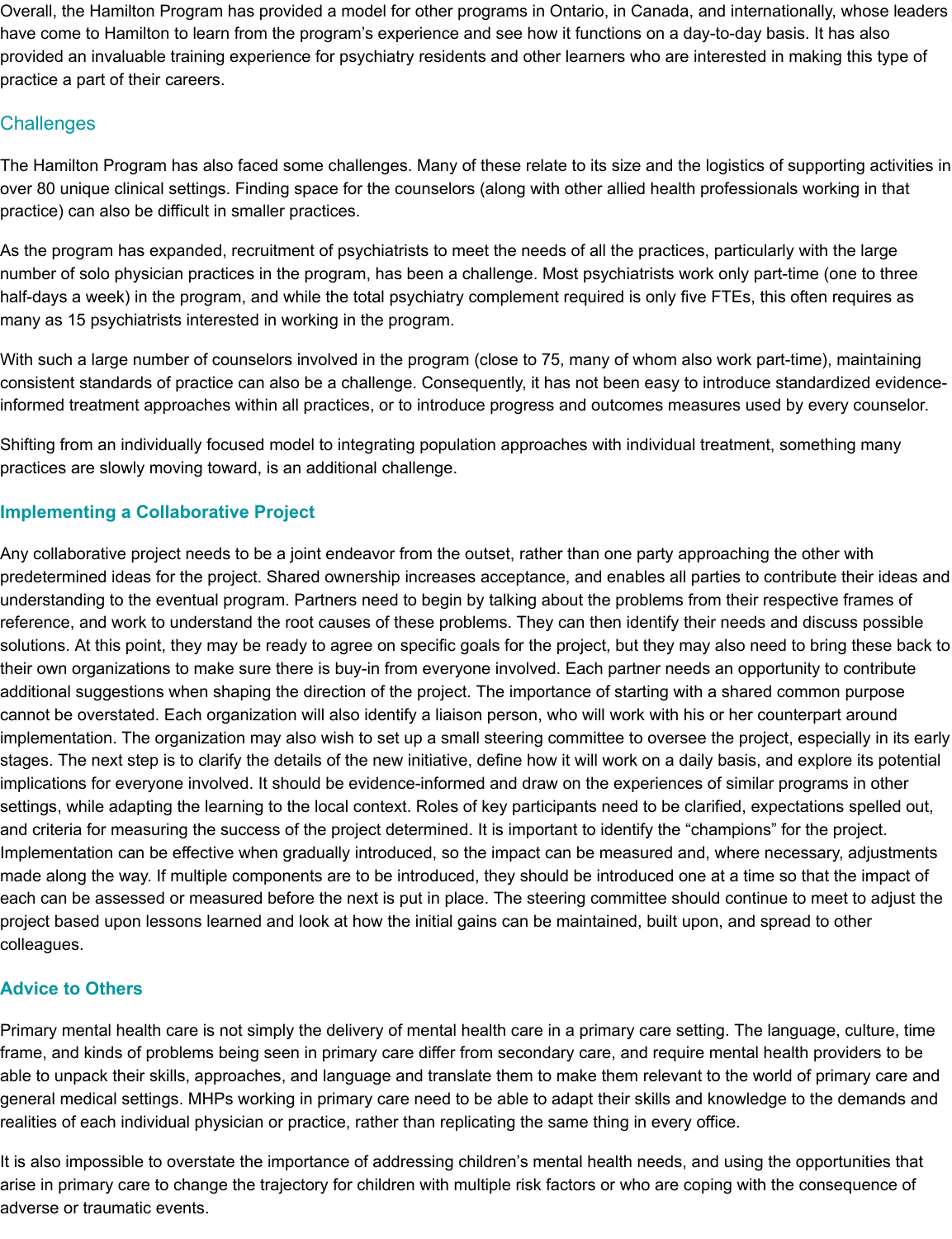team needs to be well integrated within the practice. A mental health clinician situated in an office somewhere in the practice, who receives referrals without opportunities for shared planning and goal setting, cannot be very effective. Even between staff can significantly impact the degree of collaboration within a practice. Above all, patients and  $\cdot$ to be at the center of care. Their views, lived experiences, opinions, and voices must always be included in implementation and evaluation process.

One of the keys to the sustainability of collaborative mental health care is to train learners to understand th practices of working in collaborative models. All Canadian psychiatry residents now need to spend 1 to 2 m collaborative care experience (usually in primary care, sometimes with a community agency), in which they collaborative skills and come to appreciate the role that primary care plays in delivering mental health care. many ways is that the psychiatric residents will learn to consider and understand the role played by primary the family physician for all their cases.

In most family medicine programs, training in behavioral health is integrated within the family medicine unit University, for example, the behavioral science half-day is divided into four parts, led by a family medicine t who model collaboration in their relationship and in the following ways: (1) a didactic session on topics of re medicine led by the two co-tutors, who each bring their own perspective, (2) discussion of cases seen by the review of tapes (audio or video) of the residents interviewing patients, and (4) an opportunity to observe the conducting a consultation.

# **Future Steps**

As collaborative care models become more accepted as mainstream practice in Canada, opportunities aris the potential these partnerships offer to address wider problems in the health care system. Collaborative ca avoidable emergency department visits, foster earlier detection and intervention in mental health problems, and transitions between services.

There is also a gradual shift toward incorporating concepts from the quality improvement agenda into collal increasing focus on population health and patient-centered care. The latter also gives practices a chance to experiences of people using collaborative services and to redesign these services accordingly.

<span id="page-12-0"></span>The integration of mental health workers in primary care can allow primary care teams to address a broade such as managing individuals with complex medical conditions and multiple problems, and understanding t between the different enduring conditions. Integration also enables the management of other significant pro primary care may be the only place where effective interventions can take place. Examples include: (1) exa poly-pharmacy, and reducing the number of medications a patient uses and (2) focusing on the needs of sp such as seniors with early cognitive impairment, or, in the Hamilton Program, turning an adolescent's routin teen" visit.

Collaborative care has already demonstrated its potential to address populations who often underuse ment including individuals residing in shelters or suffering with addictions. Collaborative care has also been adop military. We now need to look at how these models can meet the needs of other populations, such as refug newcomers to Canada, individuals struggling with adverse childhood events, and seniors, as well as finding stigma associated with the presence of a mental health problem.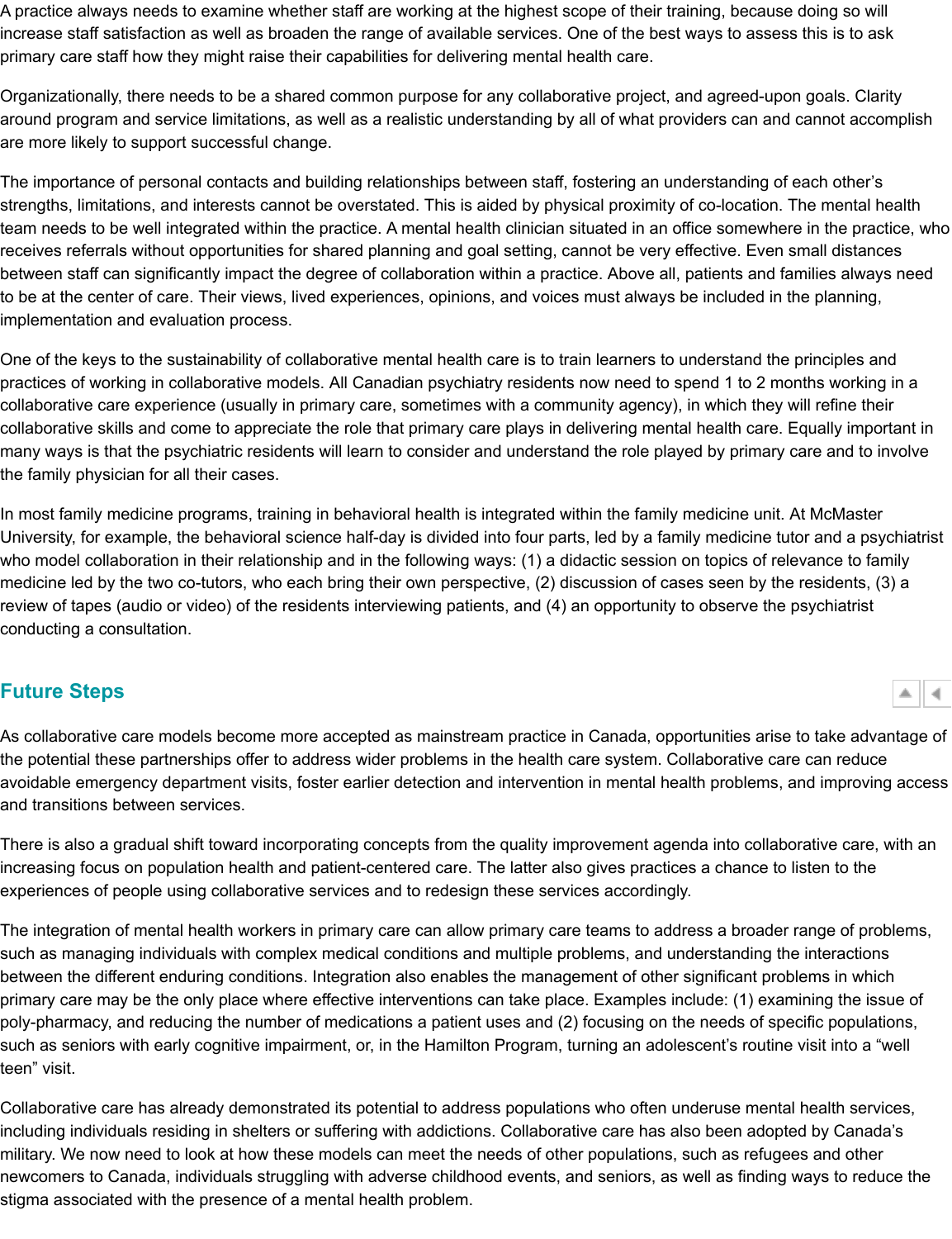- The Collaborative Care model developed by Wayne Katon and his colleagues in Seattle is an effective model of integrated care for the treatment of depression. (SOR A)<sup>13</sup>
- There is convincing evidence from Canadian projects and from the International literature as to the s benefits of collaborative partnerships. (SOR A) $4,13,16,17$
- Collaborative programs are cost-effective and can lead to reductions in health care costs through a medications, reduced use of other medical services (especially for people with chronic medical condit efficient use of existing resources, and a greater likelihood of a more rapid return to the workplace. (S
- Integrating primary care with mental health improves access to mental health care. (SOR A)<sup>4,14,16,19</sup>
- The Hamilton program has significantly improved and maintained access to mental health services.
- Whitebird et al identified nine factors that lead to effecti[ve](#page-14-4) collaboration (see Table 3.4). (SOR C)<sup>4,18</sup>
- A collaborative-care approach can reduce length of stay on inpatient mental health units. (SOR B)<sup>19</sup>
- There are example[s](#page-13-2) of short-term approaches [to](#page-14-4) [C](#page-14-7)[BT](#page-14-8) and solution-focused therapy that have demo efficacy within five sessions. (SOR A) $^{22}$
- Self-management support for depression in primary care is effective. (SOR C)<sup>8</sup>

# **References**

1. College of Family Physicians of Canada. A Vision for Canada: Family Practice—The Pa[tien](#page-8-0)t's Medica[l](#page-13-2) [Ho](#page-14-13)me. September [20](#page-14-9)11. http://www.cfpc.ca/A\_Vision\_for\_Canada/#sthash.jMy8TOn7.dpuf3. Accessed May 15, 20

2.Kates N, Craven M, Bishop J, et al. Shar[ed](#page-14-12) mental health care in Canada. Can J Psychiatry. 1997;42(8, s [<sup>+</sup>] Find this resource:

 3.Mental Health Core Competencies Steering Committee. 3. Ottawa, Ontario. http://www.royalcollege.ca/portal/page/portal/rc/common/documents/policy/mhcc\_june2014\_e.pdf. Accesse

4.Kates N, Mazowita G, Lemire F, et al. The Evolution of Collaborative Mental Health Care in Canada: A Sh Future. Joint position paper of the Canadian Psychiatric Association and the College of Family Physicians of Psychiatry. 2011;56(5):11–110.

<span id="page-13-0"></span> EN.pdf. Accessed May 15, 2016. http://www.cfpc.c[a/uploadedFiles/Directories/Committees\\_List/Collaborative%20men](http://www.cfpc.ca/A_Vision_for_Canada/#sthash.jMy8TOn7.dpuf3)tal%20health%20care

<span id="page-13-1"></span> $[\cdot]$  Find this resource:

5.Kates N, Crustolo A, Nikolaou L, et al. Providing psychiatric backup to family physicians by telephone. Ca [1997;42\(9\):955–959.](http://www.royalcollege.ca/portal/page/portal/rc/common/documents/policy/mhcc_june2014_e.pdf) 

[<sup>+</sup>] Find this resource:

<span id="page-13-2"></span>6.Wagner E, Austin B, Davis C, et al. Improving chronic illness care: Translating evidence into action. Healt 2001;20(6):64–78.

 $[\cdot]$  Find this resource:

<span id="page-13-3"></span>7. Wienerman R, Campbell H, Miller, et al. Improving mental health care by primary care physicians in Britis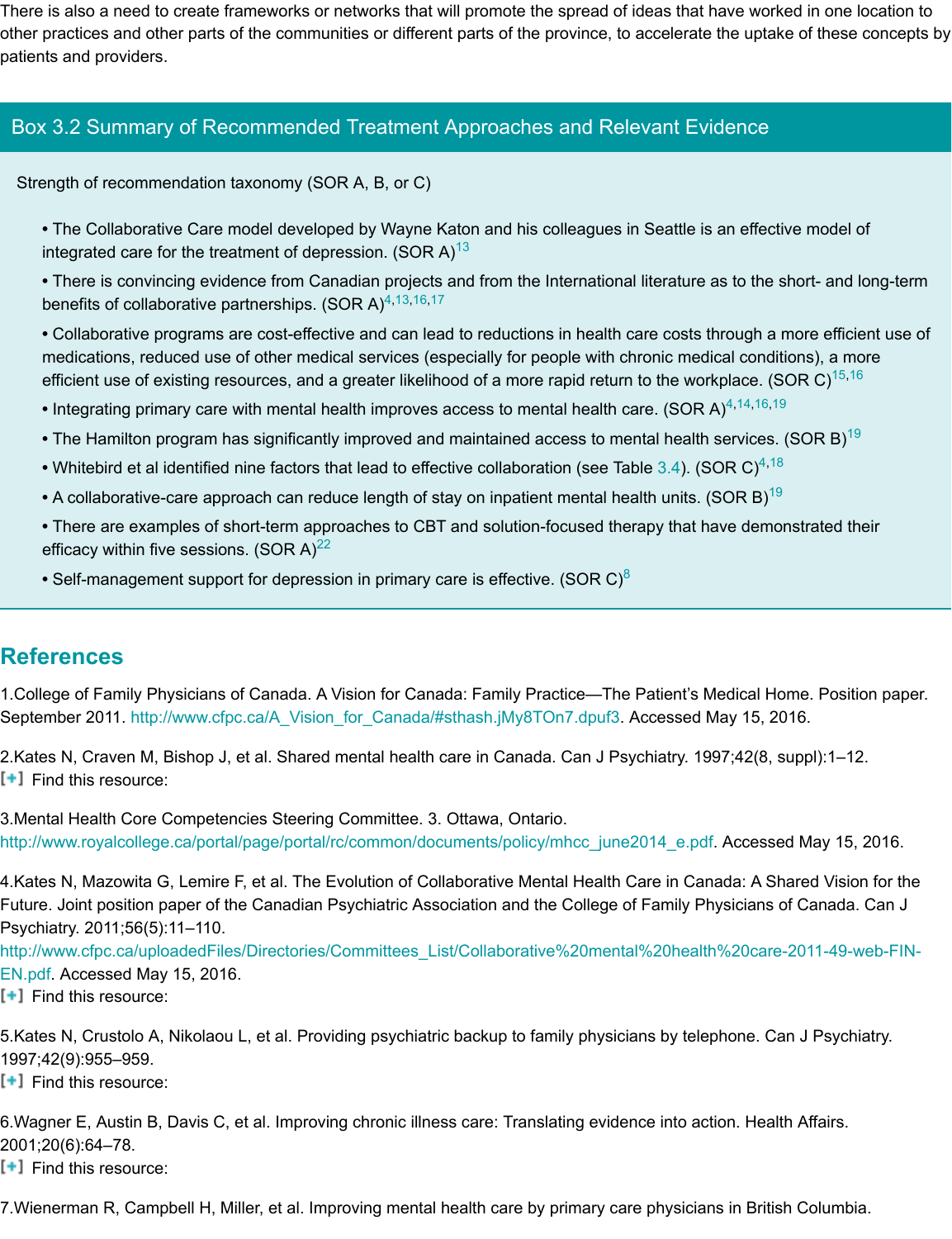http://www.mentalhealthfirstaid.ca/EN/about/Pages/Evaluation.aspx. Accessed May 10, 2016. 10.Ganshorn H, Michaud N. Mental Health First Aid: An Evidence Review. Mental Health Commission of Canada, August 2012.

<span id="page-14-0"></span>11.Kallstrom L. GP learning session focuses on improving care for adolescent depression. BC Med J. 2010  $[\cdot]$  Find this resource:

12. MacCarthy D, Weinerman R, Kallstrom L, et al. Mental health practice and attitudes can be changed! Pe 17.

<span id="page-14-1"></span> $[t]$  Find this resource:

<span id="page-14-2"></span>13.Katon W, Von Korff M, Lin E, et al. Collaborative management to achieve treatment guidelines: Impact on primary care. JAMA. 1995;273(13):1026–1031. [<sup>+</sup>] Find this resource:

14. Rainey L. Integrating primary care and behavioral health: The role of the psychiatrist in the collaborative Psychiatry. 2015;172(8):721–728.  $[\cdot]$  Find this resource:

<span id="page-14-3"></span>15.Melek SP, Norris DT, Paulus J. Economic Impact of Integrated Medical-Behavioral Health: Implications f American Psychiatric Association Report, 2013.

<span id="page-14-4"></span> APAEconomicImpactofIntegratedMedicalBehavioralHealthcare2014.pdf. Accessed May 16, 2016. http://www.psychiatry.org/File%20Library/Practice/Professional%20Interests/Integrated%20Care/Milliaman-

16. Collins C, Hewson DL, Munger R, Wade T. Evolving Models of Behavioral Health Integration in Primary Millbank Memorial Fund, 2010.

<span id="page-14-5"></span>[<sup>+</sup>] Find this resource:

<span id="page-14-6"></span>17. Butler M, Kane RL, McAlpine D, et al. Integration of Mental Health/Substance Abuse and Primary Care. Publication No 09-E003. Rockville, MD: Agency for Healthcare Research and Quality, 2008. http://www.ahrq.gov/downloads/pub/evidence/pdf/mhsapc/mhsapc.pdf. Accessed May 10, 2016.

18. Whitebird RR, Solberg LI, Jaeckels NA, et al. Effective implementation of collaborative care for depressi Am J Manag Care. 2014;20(9):699–707. [<sup>+</sup>] Find this resource:

<span id="page-14-7"></span>19.Kates N, MacPherson-Doe C, George L. Integrating mental health services within primary care settings. Manage. 2011;34(2):174–182.  $[\cdot]$  Find this resource:

<span id="page-14-8"></span>20.Radloff LS. The CES-D scale: A self-report depression scale for research in the general population. App [1977;1\(3\):385–401.](http://www.ahrq.gov/downloads/pub/evidence/pdf/mhsapc/mhsapc.pdf) 

<span id="page-14-13"></span> $[\cdot]$  Find this resource:

21.Ware J, Kosinski M, Dewey J, Gandek B. How to Score and Interpret Single-Item Health Status Measur of the SF-8 Health Survey. Boston: Qualy Metric, 2001. [<sup>+</sup>] Find this resource:

<span id="page-14-12"></span><span id="page-14-11"></span><span id="page-14-10"></span><span id="page-14-9"></span>22.Churchill R, Hunot V, Corney R, et al. A systematic review of controlled trials of the effectiveness and co